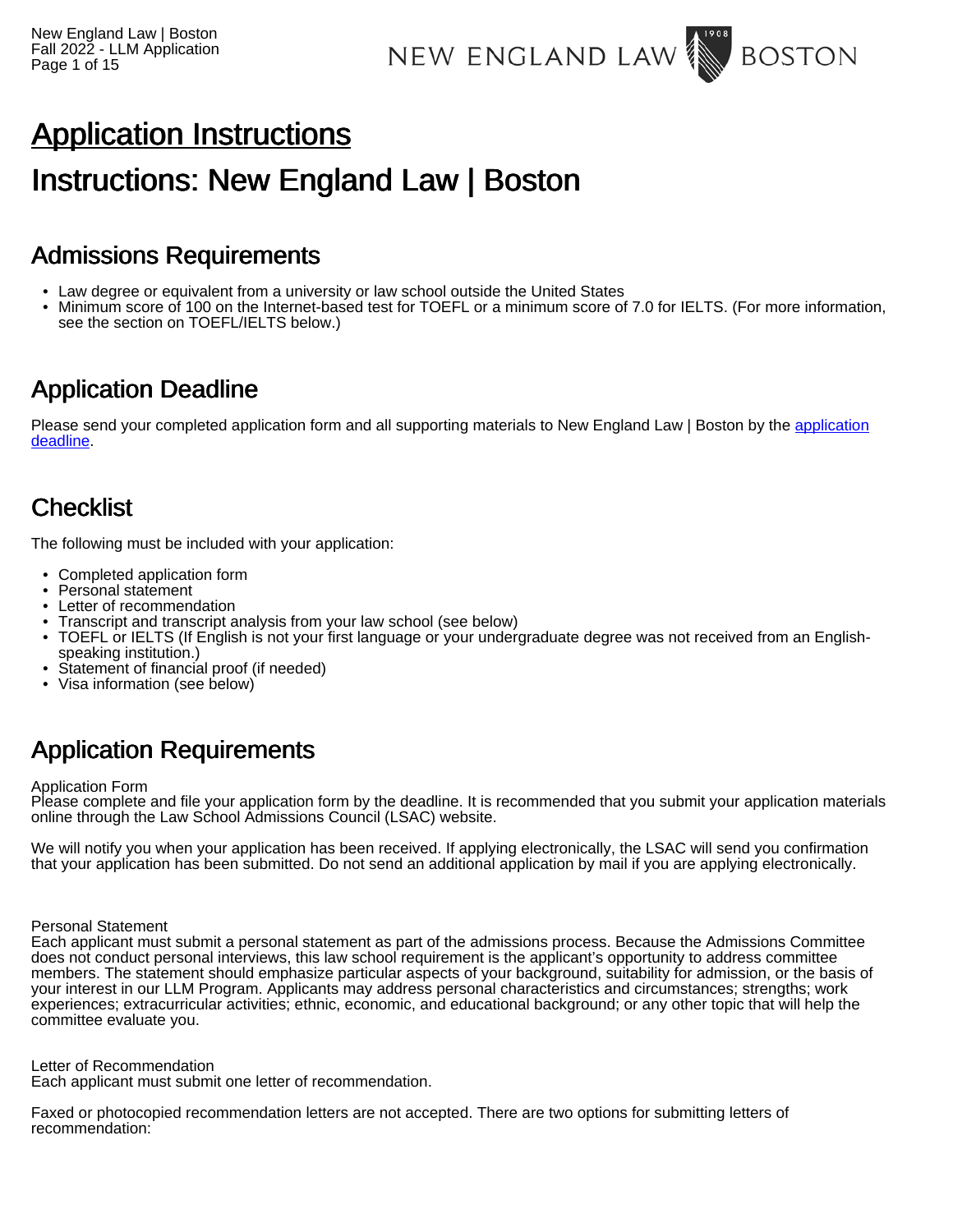New England Law | Boston Fall 2022 - LLM Application Page 2 of 15



- 1. New England Law | Boston recommends that your letters be submitted through the [LSAC Letter of Recommendation](http://www.lsac.org/jd/applying-to-law-school/cas/lor-evaluations)
- [Service](http://www.lsac.org/jd/applying-to-law-school/cas/lor-evaluations). Letters submitted through the service are copied and sent to New England Law with a CAS report. 2. New England Law accepts letters submitted directly to the school. The envelope must be sealed with the recommender's signature written over the seal.

#### Transcript and Transcript Analysis

An official transcript from the law school or university that granted, or is granting, your law degree must be submitted along with your completed application form and all other required documents. If your law degree is from an institution outside the United States or Canada, it must be certified as the equivalent of a US law degree. We recommend that applicants register with [LSAC's LLM Credential Assembly Service.](http://www.lsac.org/llm/application-process/llm-cas) For a fee, the LSAC will collect, authenticate, and distribute a student's university records and TOEFL score, if required. The LSAC service serves only to authenticate non–United States or non-Canadian credentials that are needed in addition to a completed admission application.

#### TOEFL / IELTS (if required)

If English is not your first language or if your undergraduate degree was not received from an English-speaking institution, you must take either the [Test of English as a Foreign Language \(TOEFL\)](https://www.ets.org/toefl) or [International English Language Testing System](https://www.ielts.org/en-us/what-is-ielts/ielts-for-study) [\(IELTS\)](https://www.ielts.org/en-us/what-is-ielts/ielts-for-study) and receive a minimum score of 100 on the Internet-based test for TOEFL or a minimum score of 7.0 for IELTS.

You must contact the Educational Testing Service to request that your TOEFL score be sent to the LSAC. The LSAC's TOEFL code for the JD CAS is 8395. You'll find more details on the [LSAC website.](https://www.lsac.org/llm-and-non-jd-applicants/llm-non-jd-application-process/application-requirements/english)

Candidates who receive a score below the required minimum on all English proficiency exams are still encouraged to apply to the program because we use a holistic approach when reviewing applications.

#### Statement of Financial Proof

If you enter the United States as an international student, U.S. immigration authorities require that you demonstrate you have sufficient funds for your travel to and from the United States and for tuition and living expenses while you attend school. If your application for admission is accepted, you will have to provide detailed financial documentation to obtain immigration authorization. You must include a statement of financial proof with your application.

Visa Information

New England Law | Boston offers assistance with the visa process. Entry requirements and visa information are available at:

- [Visa Information for International Applicants](https://www.nesl.edu/admissions-aid/admission-requirements/international-applicants#Form%20I-20andF-1)
- [United States Immigration and Customs Enforcement website](https://www.ice.gov/sevis/students)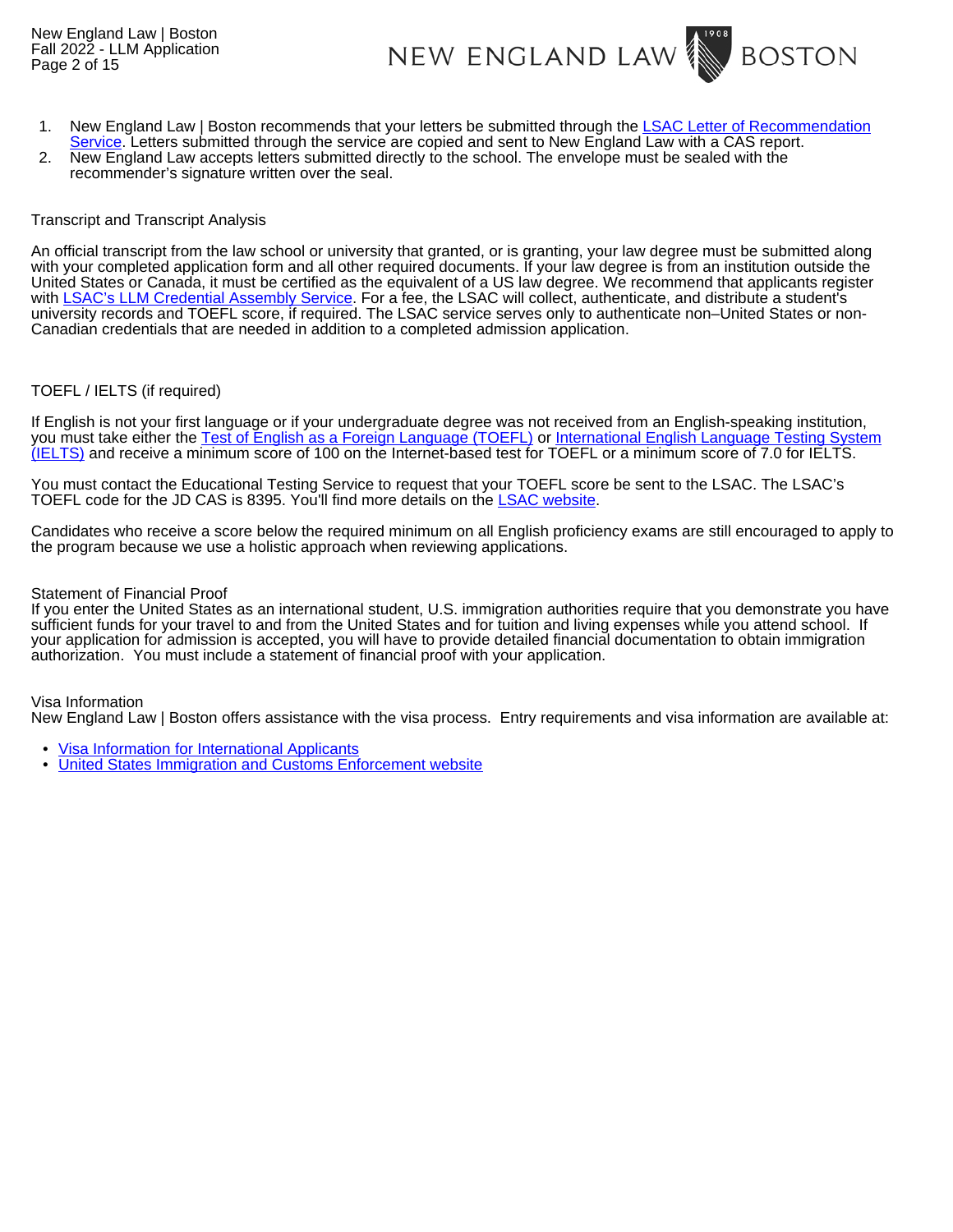

# **Biographical**

| Previous (other) name          |  |
|--------------------------------|--|
| Preferred or chosen first name |  |

# **Demographics**

### **Citizenship**

| Citizenship                                                                                                                                                                                                                         |
|-------------------------------------------------------------------------------------------------------------------------------------------------------------------------------------------------------------------------------------|
| _____ Non-Resident Alien                                                                                                                                                                                                            |
| ____ US Citizen                                                                                                                                                                                                                     |
| US Permanent Resident                                                                                                                                                                                                               |
|                                                                                                                                                                                                                                     |
| Visa type <u>equal control of</u> the state of the state of the state of the state of the state of the state of the state of the state of the state of the state of the state of the state of the state of the state of the state o |
|                                                                                                                                                                                                                                     |
|                                                                                                                                                                                                                                     |
|                                                                                                                                                                                                                                     |
|                                                                                                                                                                                                                                     |
|                                                                                                                                                                                                                                     |
|                                                                                                                                                                                                                                     |
| <b>Ethnicity</b>                                                                                                                                                                                                                    |

Are you Hispanic or Latino?

 $\equiv$  Yes

 $\_\_$  No

If you selected 'Yes' to the above question, select an ethnicity.

\_\_\_\_Hispanic/Latino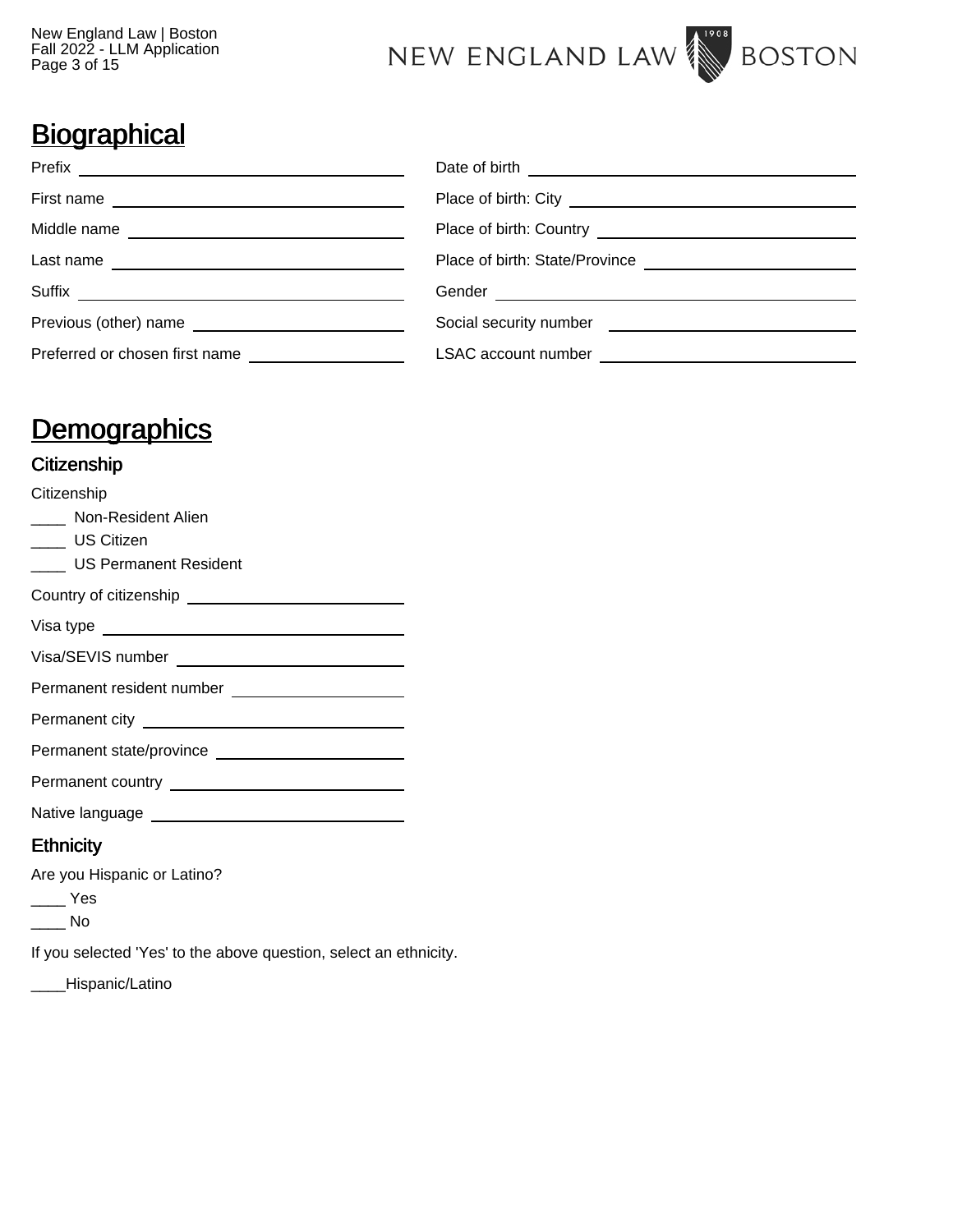New England Law | Boston Fall 2022 - LLM Application Page 4 of 15



# Demographics continued

What is your race? Select one or more races to indicate what you consider yourself to be.

### Aboriginal or Torres Strait Islander Australian

\_\_\_\_Aboriginal/Torres Strait Isl. Australian

### American Indian or Alaska Native

American Indian/Alaskan Native

### Asian

\_\_\_\_Asian

### Black or African American

\_\_\_\_Black/African American

### Canadian Aboriginal/Indigenous

\_\_\_\_Canadian Aboriginal/Indigenous

### Caucasian/White

\_\_\_\_Caucasian/White

## Native Hawaiian or Other Pacific Islander

\_\_\_\_Native Hawaiian/Other Pacific Islander

## Puerto Rican

Puerto Rican

### **Consent**

Decline to respond

## Tribal Affiliation

Tribal affiliation or village name

Enrollment number (enrolled members only)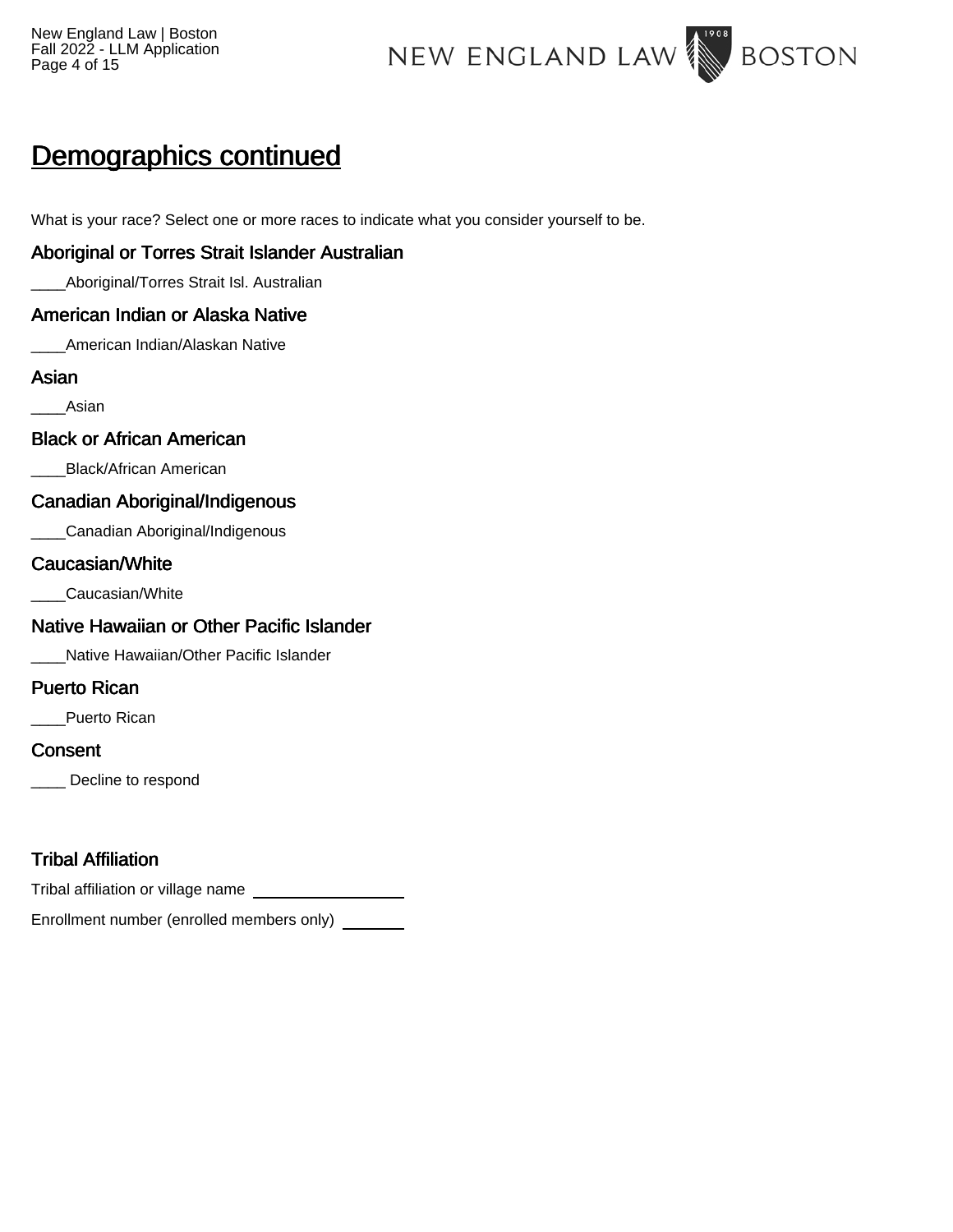

# Contact Information

### Current Address

|                                                                     | Current mailing address good until date   |
|---------------------------------------------------------------------|-------------------------------------------|
| Street address--line 1                                              |                                           |
|                                                                     |                                           |
|                                                                     |                                           |
|                                                                     |                                           |
|                                                                     |                                           |
|                                                                     |                                           |
| <b>Permanent Address</b>                                            |                                           |
|                                                                     | Permanent mailing address good until date |
| Street address--line 1 _________________________________            |                                           |
|                                                                     |                                           |
| Street address--line 3                                              |                                           |
|                                                                     |                                           |
|                                                                     |                                           |
|                                                                     |                                           |
| <b>Other Contact Information</b>                                    |                                           |
|                                                                     |                                           |
| Secondary e-mail address ________________________                   |                                           |
|                                                                     |                                           |
|                                                                     |                                           |
| New England Law   Boston can send text messages to my mobile phone. |                                           |

- $\overline{\phantom{a}}$  Yes
- \_\_\_\_ No

# **Language**

Which languages are you fluent in?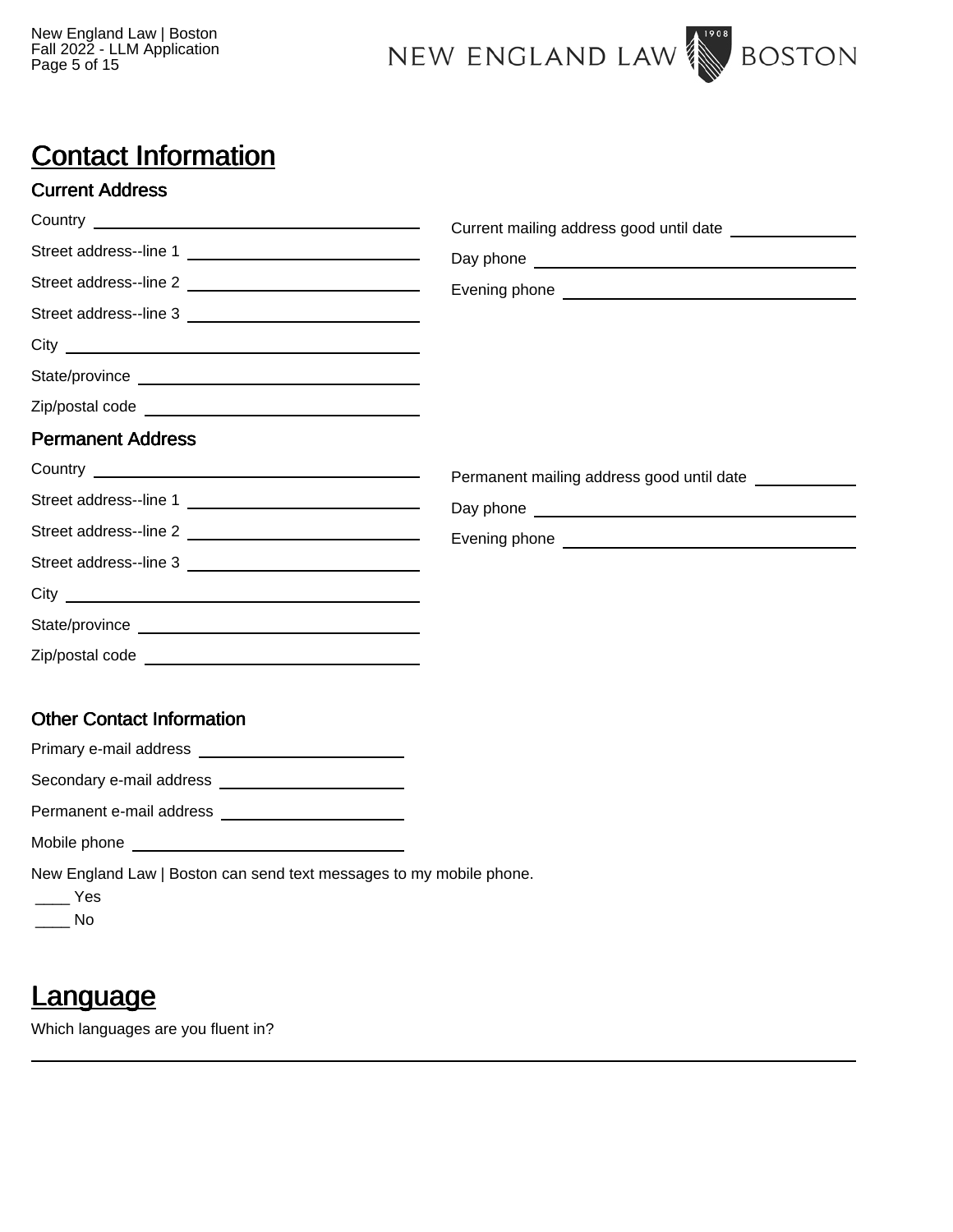New England Law | Boston Fall 2022 - LLM Application Page 6 of 15



## Language continued

Is English the primary instructional language at the institution from which you received your law degree?

\_\_\_\_ No

# **Standardized Testing**

### TOEFL

Test Date Test Score

## IELTS

Test Date Test Score

Please review five statements below and select the statement which describes your English language proficiency.

My native language is English and my legal education at the university level was conducted in English in an Englishspeaking country.

Within the period of five years prior to the date of this application, I have been a full-time student for at least one year in a university legal academic program conducted entirely in English in one of the following countries: the United States, the United Kingdom, Ireland, Australia, New Zealand, Canada (English medium universities) or South Africa (English medium universities).

My native language is not English, but my legal education at the university level was conducted entirely in English in one of the following countries: India, Pakistan, the Philippines, Hong Kong or Singapore, and I have attached a statement from an official at my university verifying that English was the medium of instruction.

I have taken or will take the TOEFL and have arranged to have my scores sent through the LSAC LLM Credential Assembly Service.

I have taken or will take the IELTS and have arranged to have an official IELTS score report sent through the LSAC LLM Credential Assembly Service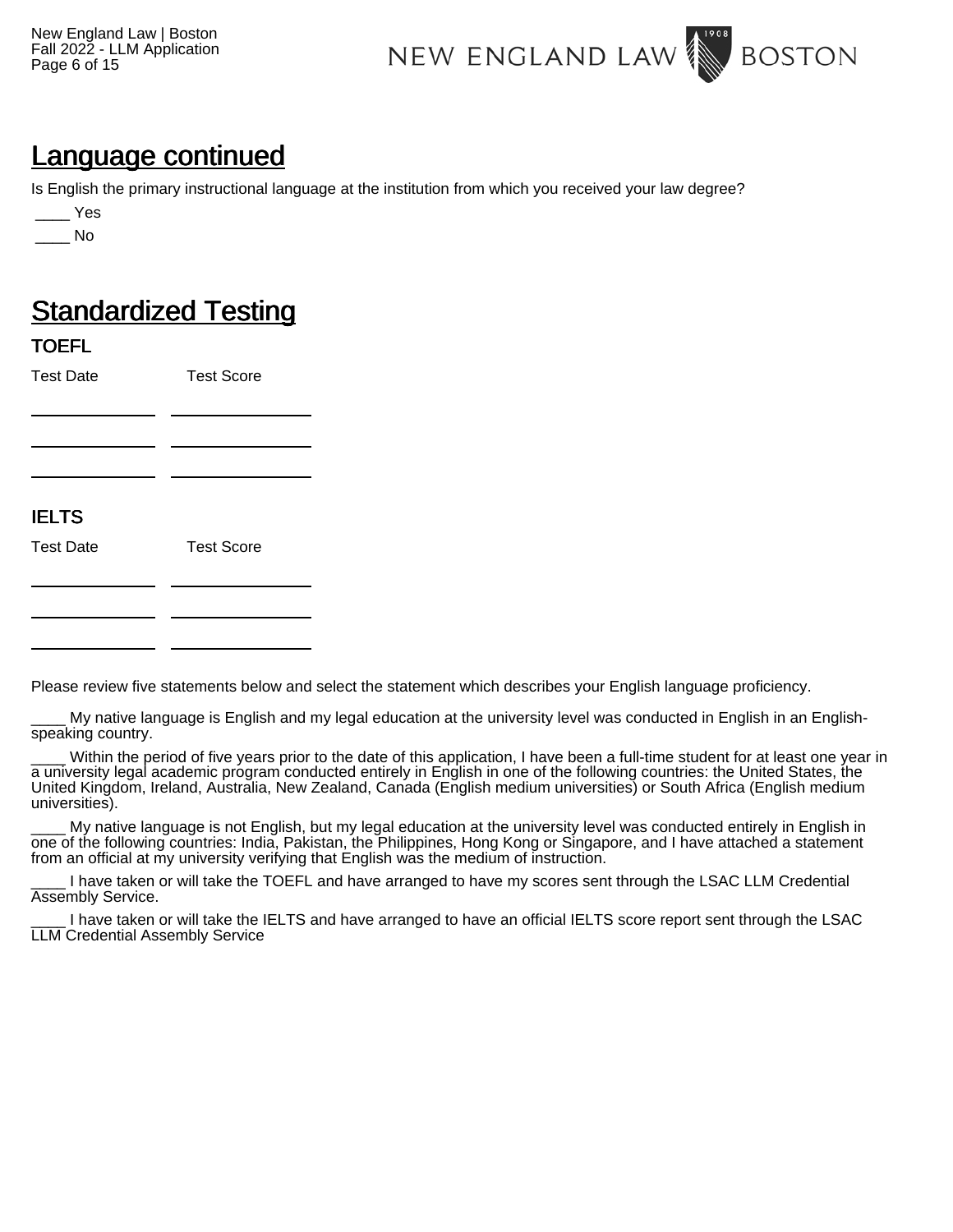New England Law | Boston Fall 2022 - LLM Application Page 7 of 15



# **Education**

|           | List ALL educational institutions attended. |                  |            |  |                                                                                                           |
|-----------|---------------------------------------------|------------------|------------|--|-----------------------------------------------------------------------------------------------------------|
|           |                                             |                  |            |  | Institution type ____ High School ____ Undergraduate ____ Graduate ____ Law ____ Other Post Graduate      |
|           |                                             | Institution name |            |  |                                                                                                           |
|           |                                             |                  |            |  |                                                                                                           |
|           |                                             |                  |            |  |                                                                                                           |
|           |                                             |                  |            |  |                                                                                                           |
|           |                                             |                  |            |  |                                                                                                           |
|           |                                             |                  |            |  |                                                                                                           |
|           |                                             |                  |            |  |                                                                                                           |
|           |                                             |                  |            |  | Institution type ____ High School ____ Undergraduate ____ Graduate ____ Law ____ Other Post Graduate      |
|           |                                             | Institution name |            |  |                                                                                                           |
|           |                                             |                  |            |  |                                                                                                           |
|           |                                             |                  |            |  |                                                                                                           |
|           |                                             |                  |            |  |                                                                                                           |
|           |                                             |                  |            |  |                                                                                                           |
|           |                                             |                  |            |  |                                                                                                           |
|           |                                             |                  |            |  |                                                                                                           |
|           |                                             |                  |            |  | Institution type _____ High School _____ Undergraduate _____ Graduate _____ Law _____ Other Post Graduate |
|           |                                             | Institution name |            |  |                                                                                                           |
|           |                                             |                  |            |  |                                                                                                           |
| Country _ |                                             |                  | Start date |  |                                                                                                           |
|           |                                             |                  |            |  |                                                                                                           |
|           |                                             |                  |            |  |                                                                                                           |
|           |                                             |                  |            |  |                                                                                                           |
|           |                                             |                  |            |  |                                                                                                           |
|           |                                             |                  |            |  |                                                                                                           |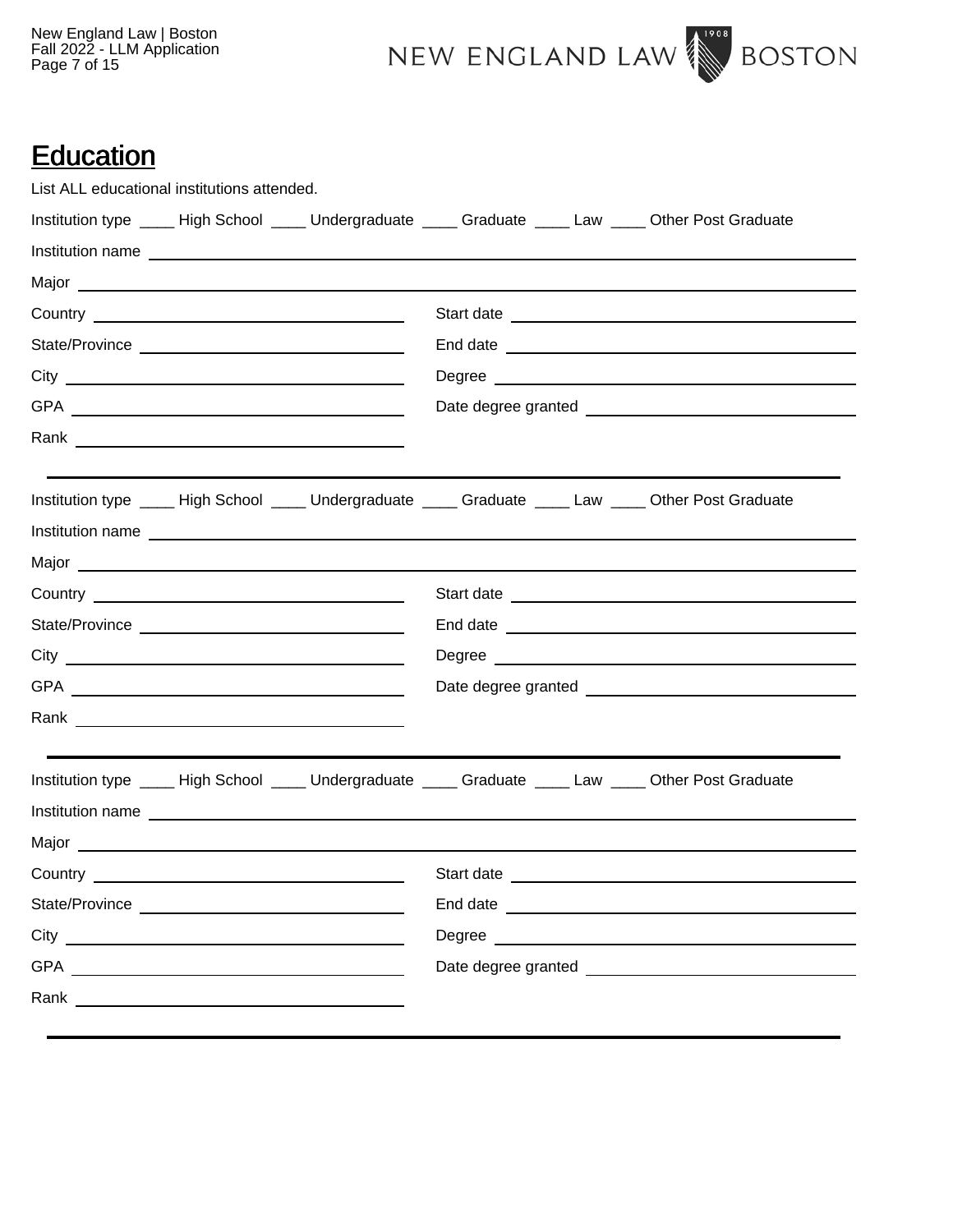New England Law | Boston Fall 2022 - LLM Application Page 8 of 15



## Education continued

| Institution type _____ High School _____ Undergraduate _____ Graduate _____ Law _____ Other Post Graduate                                                                    |                                                                                                                         |
|------------------------------------------------------------------------------------------------------------------------------------------------------------------------------|-------------------------------------------------------------------------------------------------------------------------|
|                                                                                                                                                                              |                                                                                                                         |
|                                                                                                                                                                              |                                                                                                                         |
|                                                                                                                                                                              |                                                                                                                         |
|                                                                                                                                                                              |                                                                                                                         |
|                                                                                                                                                                              |                                                                                                                         |
|                                                                                                                                                                              |                                                                                                                         |
|                                                                                                                                                                              |                                                                                                                         |
|                                                                                                                                                                              |                                                                                                                         |
| Have you ever attended any law school?<br><b>Property</b><br>$\rule{1em}{0.15mm}$ No<br>Did you leave the law school under less than good standing?<br>$\equiv$ Yes<br>in No |                                                                                                                         |
| If you did not leave the law school in good standing, explain the circumstances.                                                                                             |                                                                                                                         |
|                                                                                                                                                                              |                                                                                                                         |
|                                                                                                                                                                              |                                                                                                                         |
| Nes<br>$\overline{\phantom{a}}$ No                                                                                                                                           | Has your education in college, university, or professional school been interrupted for one term or more for any reason? |
| If your education was interrupted, explain the circumstances.                                                                                                                |                                                                                                                         |
|                                                                                                                                                                              |                                                                                                                         |
|                                                                                                                                                                              |                                                                                                                         |

List the academic honors, awards, or other recognitions you have received and explain the reason(s) upon which awards were made.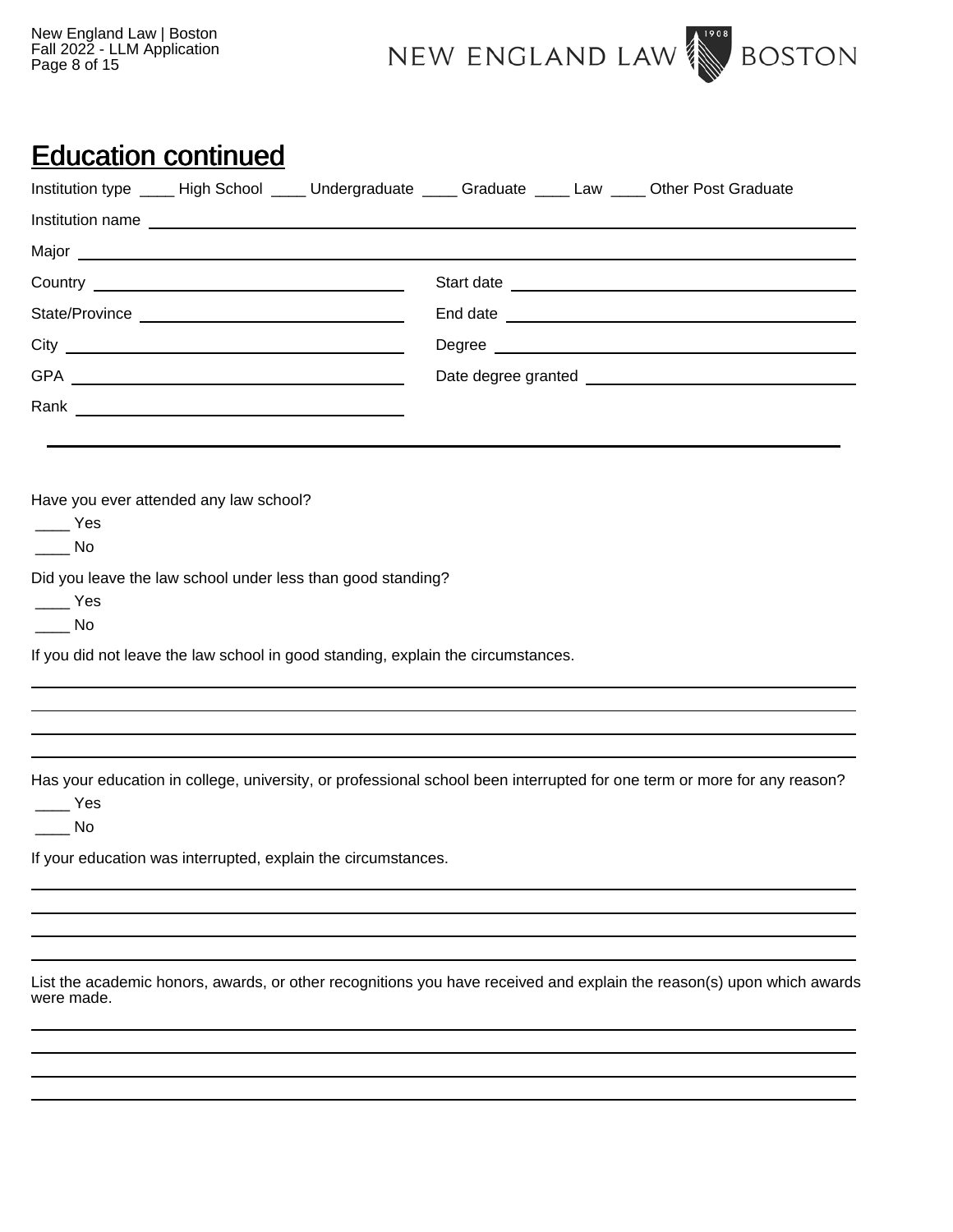New England Law | Boston Fall 2022 - LLM Application Page 9 of 15



## Education continued

Describe, as fully as possible, the grading and honor system used in the academic institutions where you pursued your first degree in law and any graduate law studies.

## **Bar Admission**

List the states and/or countries, dates of admittance, and the current status (active/inactive) to practice law.

| Date of Admittance                           |
|----------------------------------------------|
| Current Status Active Inactive               |
|                                              |
| Current Status ______ Active ______ Inactive |
|                                              |
| Current Status _____ Active _____ Inactive   |
|                                              |
| Current Status _____ Active _____ Inactive   |
|                                              |

If you are not a member of the bar in any state/country, when do you plan to sit for a bar examination and in which state/ country?

Planned bar exam date

Country \_\_

State or Province

If you are not qualified to practice law, have you completed all of the academic (university level) legal education requirements necessary to take the bar examination?

\_\_\_\_ Yes

\_\_\_\_ No

If you have answered 'No' to the above question, when do you expect to complete the legal education requirements?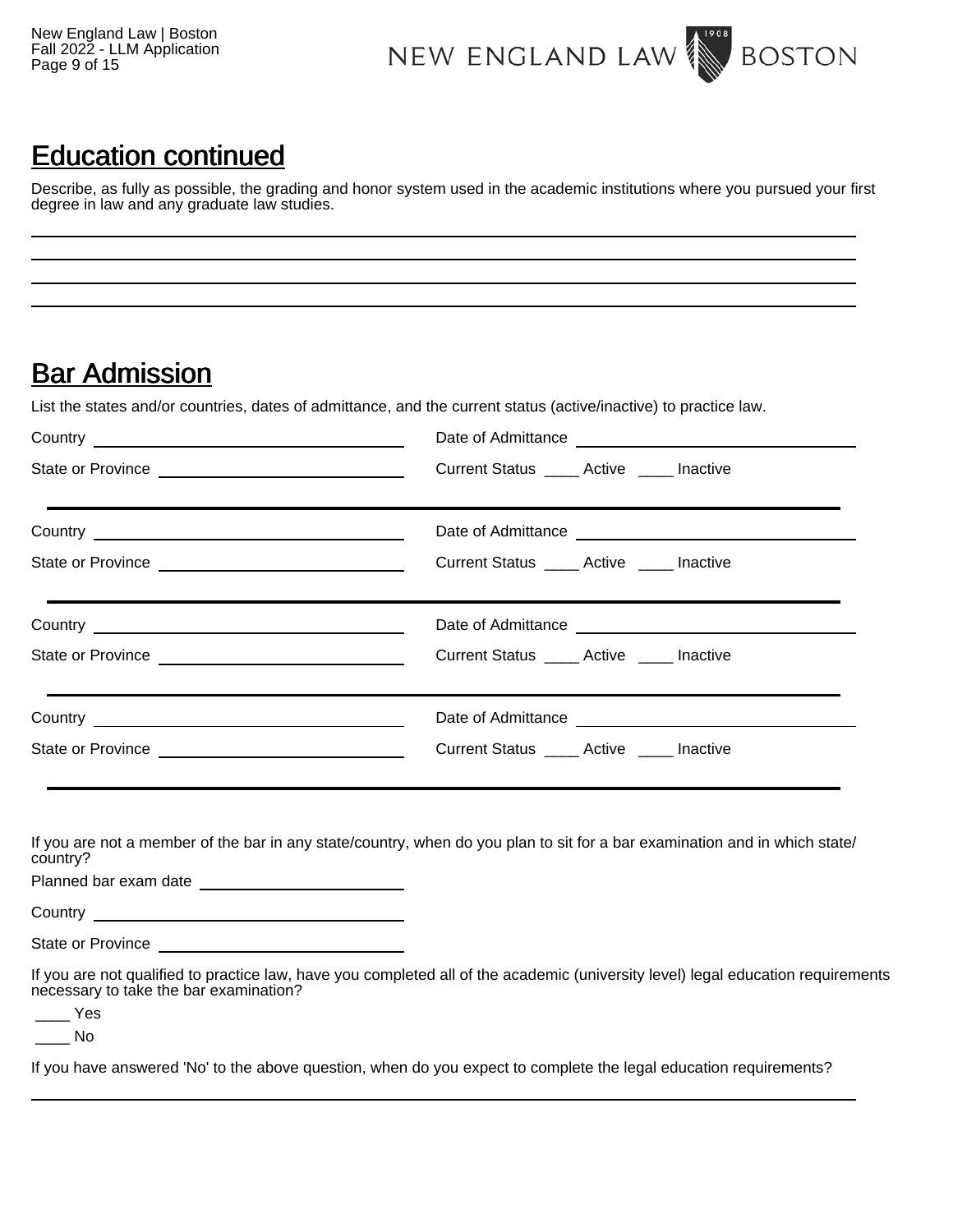New England Law | Boston Fall 2022 - LLM Application Page 10 of 15



# **Employment**

| List all employment including internships.                                                 |  |                                                                                                                                                                                                                                      |  |
|--------------------------------------------------------------------------------------------|--|--------------------------------------------------------------------------------------------------------------------------------------------------------------------------------------------------------------------------------------|--|
| Employment type ______ Full-time ______ Part-time _____ Internship _____ Unpaid Internship |  |                                                                                                                                                                                                                                      |  |
|                                                                                            |  |                                                                                                                                                                                                                                      |  |
|                                                                                            |  |                                                                                                                                                                                                                                      |  |
|                                                                                            |  |                                                                                                                                                                                                                                      |  |
|                                                                                            |  |                                                                                                                                                                                                                                      |  |
|                                                                                            |  |                                                                                                                                                                                                                                      |  |
|                                                                                            |  |                                                                                                                                                                                                                                      |  |
|                                                                                            |  |                                                                                                                                                                                                                                      |  |
| Employment type ______ Full-time _____ Part-time _____ Internship _____ Unpaid Internship  |  |                                                                                                                                                                                                                                      |  |
|                                                                                            |  |                                                                                                                                                                                                                                      |  |
|                                                                                            |  |                                                                                                                                                                                                                                      |  |
|                                                                                            |  |                                                                                                                                                                                                                                      |  |
|                                                                                            |  | City <u>superior and the second second second second second second second second second second second second second second second second second second second second second second second second second second second second sec</u> |  |
| End date <u>experience</u>                                                                 |  |                                                                                                                                                                                                                                      |  |
|                                                                                            |  |                                                                                                                                                                                                                                      |  |
|                                                                                            |  |                                                                                                                                                                                                                                      |  |
| Employment type ______ Full-time _____ Part-time _____ Internship _____ Unpaid Internship  |  |                                                                                                                                                                                                                                      |  |
|                                                                                            |  |                                                                                                                                                                                                                                      |  |
|                                                                                            |  |                                                                                                                                                                                                                                      |  |
|                                                                                            |  |                                                                                                                                                                                                                                      |  |
|                                                                                            |  |                                                                                                                                                                                                                                      |  |
|                                                                                            |  |                                                                                                                                                                                                                                      |  |
|                                                                                            |  |                                                                                                                                                                                                                                      |  |
|                                                                                            |  |                                                                                                                                                                                                                                      |  |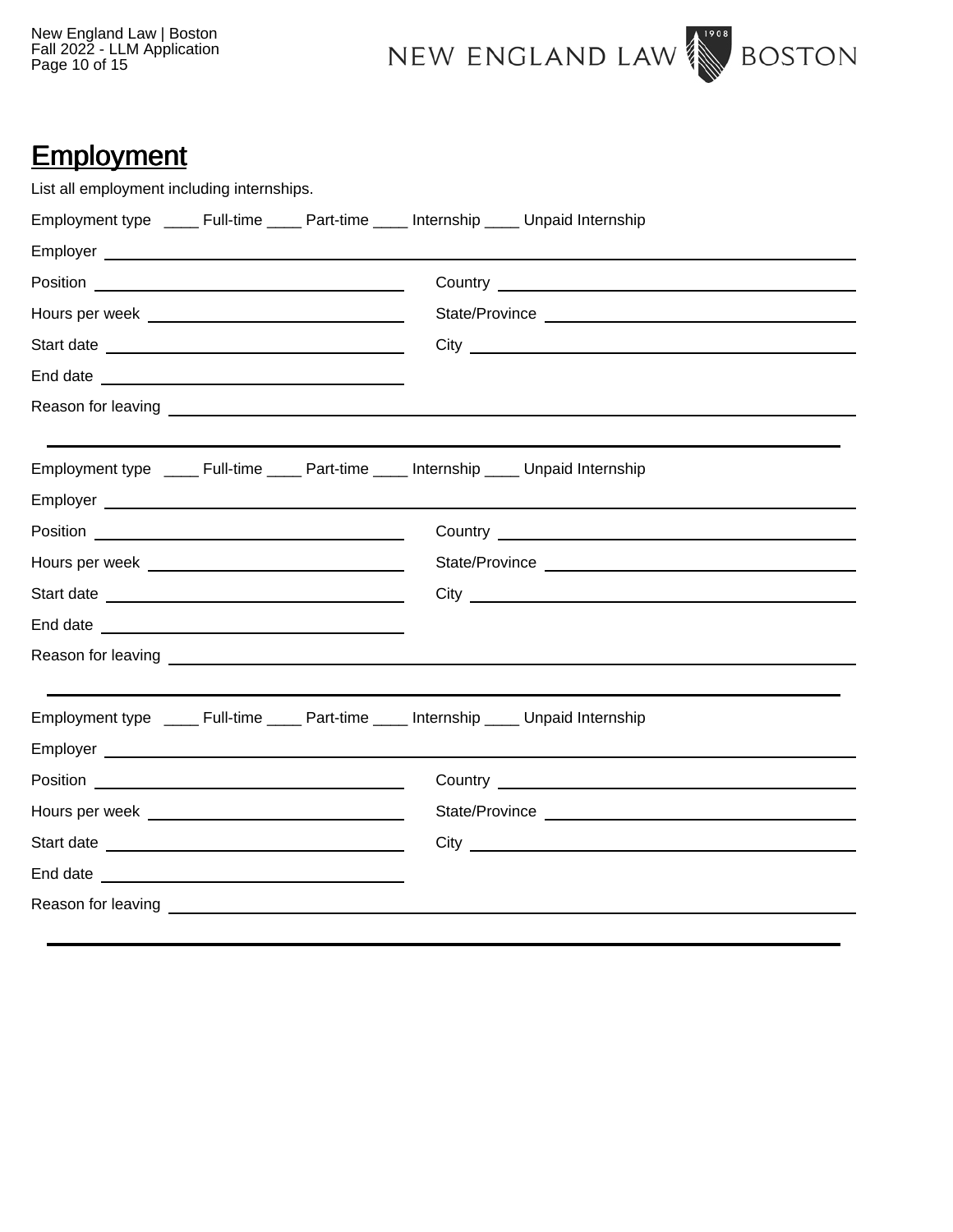New England Law | Boston Fall 2022 - LLM Application Page 11 of 15



## Employment continued

| Employment type _______ Full-time ______ Part-time ______ Internship _____ Unpaid Internship |  |  |
|----------------------------------------------------------------------------------------------|--|--|
|                                                                                              |  |  |
|                                                                                              |  |  |
|                                                                                              |  |  |
|                                                                                              |  |  |
|                                                                                              |  |  |
|                                                                                              |  |  |
|                                                                                              |  |  |
|                                                                                              |  |  |

Total number of months full-time work experience.

List your extracurricular, community, or other activities in the order of their importance to you. Give a brief description of your involvement, including any special responsibilities or leadership positions held.

# Character and Fitness

Qualifications for Admission to the Bar

In addition to a bar examination, there are character, fitness, and other qualifications for admission to the bar in every U.S. jurisdiction. Applicants are encouraged to determine the requirements for any jurisdiction in which they intend to seek admission by contacting the jurisdiction. Addresses for all relevant agencies are available through the National Conference of Bar Examiners. Bar examiners may require information similar to that requested in the last two questions in this section and considerable additional information as part of their character review as a prerequisite to taking the bar examination. The fullest possible disclosure to the bar is recommended. Admission to or graduation from law school does not guarantee a registrant that he/she will be eligible to sit for a bar examination and/or be admitted to the practice of law.

Have you ever been placed on warning, probation, suspended, or dismissed from any educational institution, including law school, either for academic or disciplinary reasons? If yes, submit an explanation as an attachment.

| ۰<br>- |
|--------|
|        |

 $\blacksquare$  No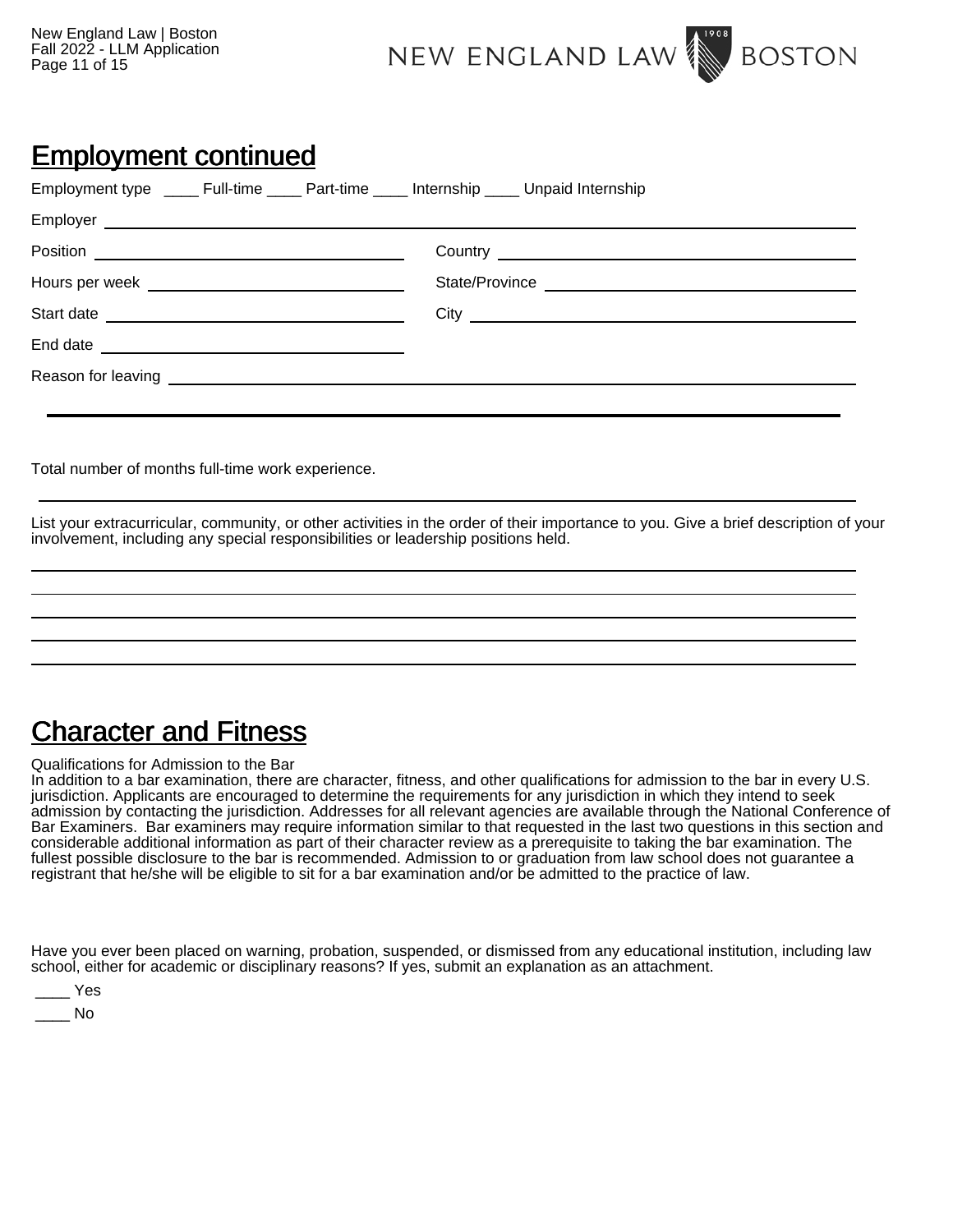NEW ENGLAND LAW **BOSTON** 

# Character and Fitness continued

Have you ever been a) convicted of a felony for which the conviction has not been vacated or expunged or b) convicted of a misdemeanor for which you were sentenced to imprisonment and for which the conviction has not been vacated or expunged or c) convicted of a misdemeanor within the past five years, for which the conviction has not been vacated or expunged, excluding however a first conviction for drunkenness, simple assault, speeding, minor traffic violations, affray, or disturbance of the peace? Note: Some states' bars require disclosure of much fuller information relating to criminal proceedings, including information that was subsequently expunged or sealed. If yes, submit an attachment describing the nature of the conviction, the circumstances involved, the sentence imposed, and the court in which the case was heard.

 $\blacksquare$  No

Have you ever been a party on either side in a civil action or proceeding involving a claim of fraud, conversion, breach of fiduciary duty, professional malpractice or other wrongful conduct? If yes, submit an explanation as an attachment.

| $\sim$<br>Yes |
|---------------|
| Nο            |

## Law School Interest

What prompted you to apply to this law school?

| Internet                                      | Faculty/Alumni/Professional       |
|-----------------------------------------------|-----------------------------------|
| ABA                                           | Admissions recruiter              |
| Law School                                    | Alumni                            |
| <b>LSAC</b>                                   | Faculty/acquaintance              |
| Other                                         | Law school faculty member         |
|                                               | Legal professional                |
|                                               | Prelaw advisor                    |
|                                               | Relative                          |
|                                               | University/college faculty member |
| <b>Publications</b>                           | <b>Recruiting Events</b>          |
| Law school publication                        | Campus event                      |
| <b>LSAC Official Guide to ABA Law Schools</b> | Current student                   |
| Other advertisement                           | International forum               |
| <b>Princeton Review</b>                       | Law school direct mail/e-mail     |

- US News & World Report **Example 2** Law school fair
	- \_\_\_\_ LSAC Forum

If you attended any events mentioned in the Recruiting Events section, please list them below: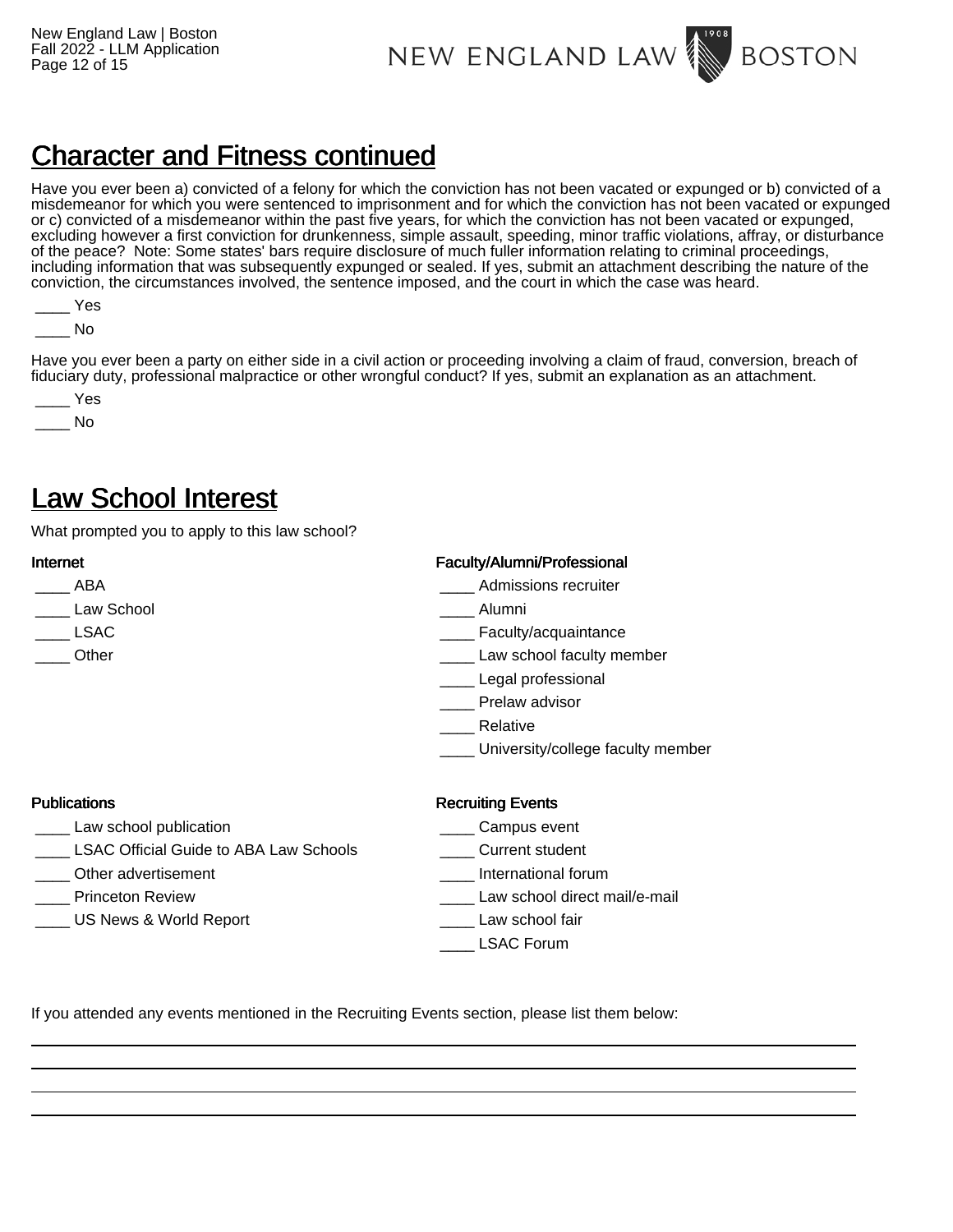

# Law School Interest continued

Have you previously applied to this law school?

 $\rule{1em}{0.15mm}$  Yes

 $\_\_$  No

If you applied previously, what year was the application for?

Were you offered admission?

 $\rule{1em}{0.15mm}$  Yes

\_\_\_\_ No

Are you applying, or have you applied, to other law schools? If so, please list them.

Are you applying to any other LLM schools?

\_\_\_\_ Yes

 $\_\_$  No

# **Family**

## Next of Kin/Emergency Contact

|                                                         | Street address--line 1 |
|---------------------------------------------------------|------------------------|
| Middle name/initial ___________________________________ |                        |
|                                                         |                        |
|                                                         |                        |
|                                                         |                        |
|                                                         |                        |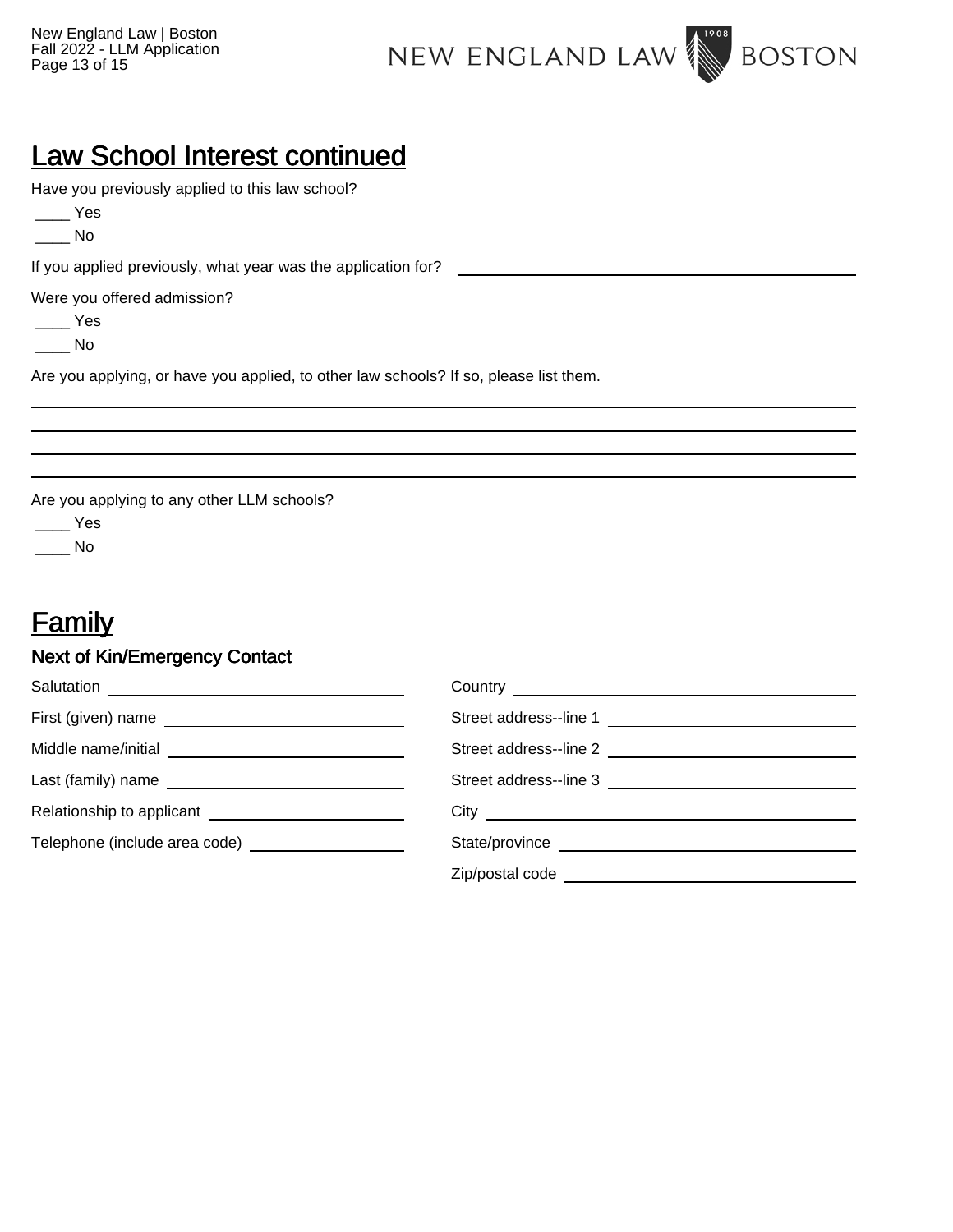New England Law | Boston Fall 2022 - LLM Application Page 14 of 15



## Family continued

If you have any close relatives who have been students at this university, please provide the following information.

| Relative 1                                                | Relative 2                                                  |
|-----------------------------------------------------------|-------------------------------------------------------------|
| _____ Law school _____ University                         | ____ Law school ____ University                             |
|                                                           |                                                             |
| Middle name/initial __________________________________    |                                                             |
|                                                           |                                                             |
| Relationship to applicant ______________________________  | Relationship to applicant _________________________________ |
|                                                           |                                                             |
| Start date (month/year) _________________________________ |                                                             |
|                                                           |                                                             |
|                                                           |                                                             |
| Parent/Guardian - 1                                       |                                                             |
| ______ Choose not to answer                               | Country <u>Country Countries</u>                            |
| ____ Deceased                                             | Street address--line 1                                      |
|                                                           |                                                             |
| Middle name/initial __________________________________    |                                                             |
|                                                           |                                                             |
|                                                           |                                                             |
|                                                           |                                                             |
|                                                           |                                                             |